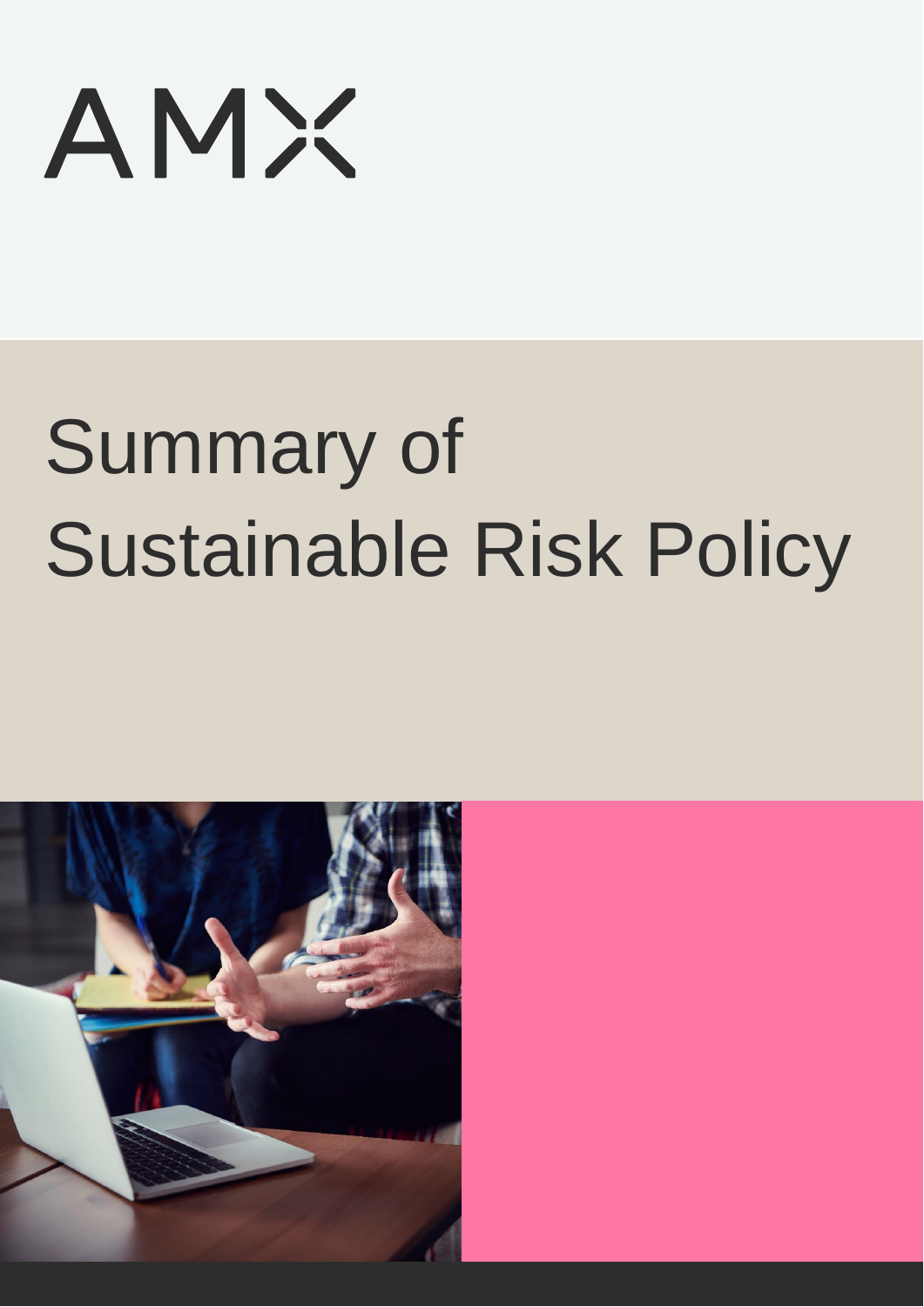This document sets out a summary of the Sustainable Risk Policy (the "Policy") of The Asset Management Exchange (Ireland) Limited ("**AMXI"**) on integration of sustainable risks into our business and processes relating to the Alternative Investment Funds ("**AIFs"**) and Undertakings for the Collective Investment in Transferable Securities **("UCITS"**) managed by AMXI.

# Introduction

AMXI is authorised by the Central Bank of Ireland (the "**Central Bank**") as a management company to manage AIFs and UCITS.

The EU Sustainable Finance Disclosure Regulation ("**SFDR**") requires AMXI to formalise how sustainability risks (as defined below) are integrated into our business and processes relating to the AIFs and UCITS (the "**Funds**") managed by AMXI that are in scope, generally categorised as Article  $8^1$  or  $9^2$ . The SFDR also requires AMXI to make public and client-facing disclosures on certain sustainability matters.

AMXI intends to ensure a clear definition of relevant factors and controls relating to sustainability risks, noting that the majority of the decision-making processes are performed by delegated third-party portfolio managers. However, there are times where AMXI is directly responsible for the categorisation of Funds as set out in more detail below.

# Purpose of the Policy

Under the SFDR, "**sustainability risk**" is defined as an environmental, social or governance event or condition that, if it occurs, could cause an actual or a potential material negative impact on the value of an investment.

The Policy therefore approaches sustainability risk from the perspective that ESG events might cause a material negative impact on the value of Funds managed by AMXI.

AMXI recognises that the world is increasingly experiencing environmental, social, and governance-related risks; and acknowledges the impact sustainability risks can impose on the Funds. AMXI considers the approach to integrating sustainability risks as strengthening its fiduciary duties towards the investors of the Fund. Hence, the Policy establishes our framework to ensure delegated third-party portfolio managers, and AMXI where appropriate, identify, measure, manage and monitor sustainability risks.

## Sustainable Risk Management

AMXI generally delegates the portfolio management function of a given Fund to a third-party portfolio manager. However, in some instances, the function is discharged directly by AMXI with assistance from the portfolio manager (in particular where the portfolio manager is not directly required to adhere to SFDR because they are based outside of the EU).

Where a third-party portfolio manager is responsible for the investment decision process, AMXI will seek to monitor the quality of service of the third-party portfolio manager on an ongoing basis as part of its delegation oversight duties. AMXI will monitor risks based on information known at the time of assessment. Where a portfolio manager considers sustainability risks to be relevant within the investment decision making process (and the fund is categorised as Article 8 or 9), AMXI will require the portfolio manager to integrate sustainability risks as deemed relevant into the investment process

<sup>2</sup> Article 9 funds have sustainable investment as their objective



<sup>1</sup> Article 8 funds specifically promote environmental and/or social characteristics, provided the companies in which investment are made follow good governance practices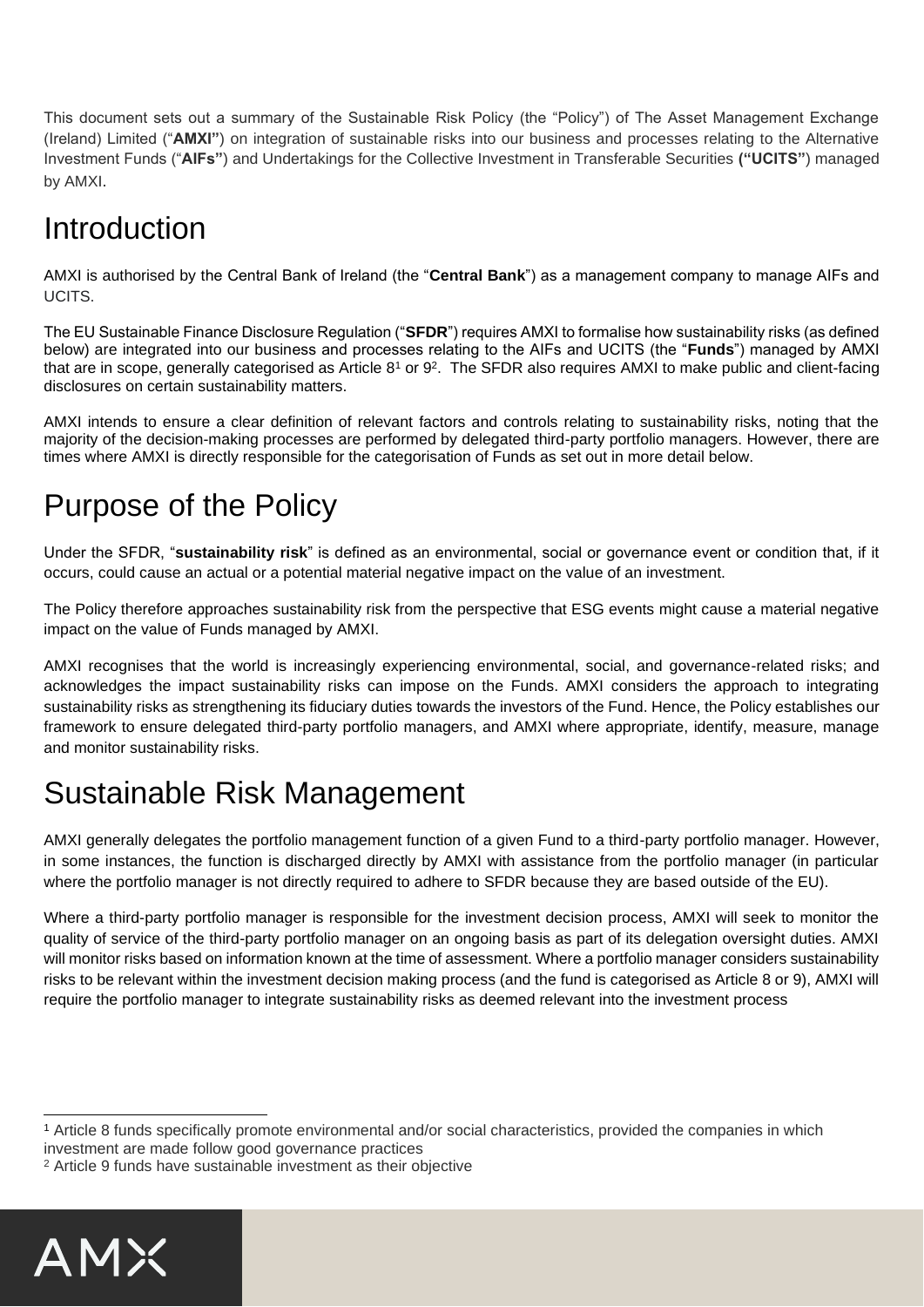Where AMXI is responsible for directly integrating sustainability risks on behalf of a portfolio manager, the investment strategy implemented by the relevant portfolio manager is assessed against regulatory and legal requirements and the description set out in the Fund's prospectus and/or supplement.

A portfolio manager of an Article 8 or 9 fund should consider the following as part of their risk management process:

#### **Identify**

• The portfolio manager has separately reviewed the sustainability risks which are potentially likely to cause a material negative impact on the value of its investments, should those risks occur

#### **Measure**

• The portfolio manager considers measuring sustainability risk

#### **Management**

• The portfolio manager considers ways to manage sustainability risk

#### **Monitoring**

• The portfolio manager's risk management team, or similar, are encouraged to conduct periodic monitoring of the Funds and are encouraged to engage in active ownership, with a view to reducing the risk rating of particular positions.

In certain circumstances a fund will be index tracking and the decisions of the portfolio manager on whether to take exposure to a particular security will primarily be driven by the constituents of the index and constraints on investment decisions based on the index construction and rules set out by the governing documents. AMXI will (to the extent possible) analyse the Index to ensure it is constructed to meet the relevant requirements and that sustainability risks are integrated into the index construction.

## **Principal Adverse Impacts**

The external harm of investments made by portfolio managers is covered by a separate regime under SFDR, which considers the principal adverse impacts (PAI) of a portfolio managers' investment decisions on sustainability factors. Portfolio managers can either (i) confirm compliance with the principal adverse impacts rules under Article 4 SFDR, indicating they have separately implemented a due diligence policy on PAI; or (ii) elect not to implement the PAI arrangements under Article 4 SFDR, including an explanation of the reasons and whether they will be considered in the future.